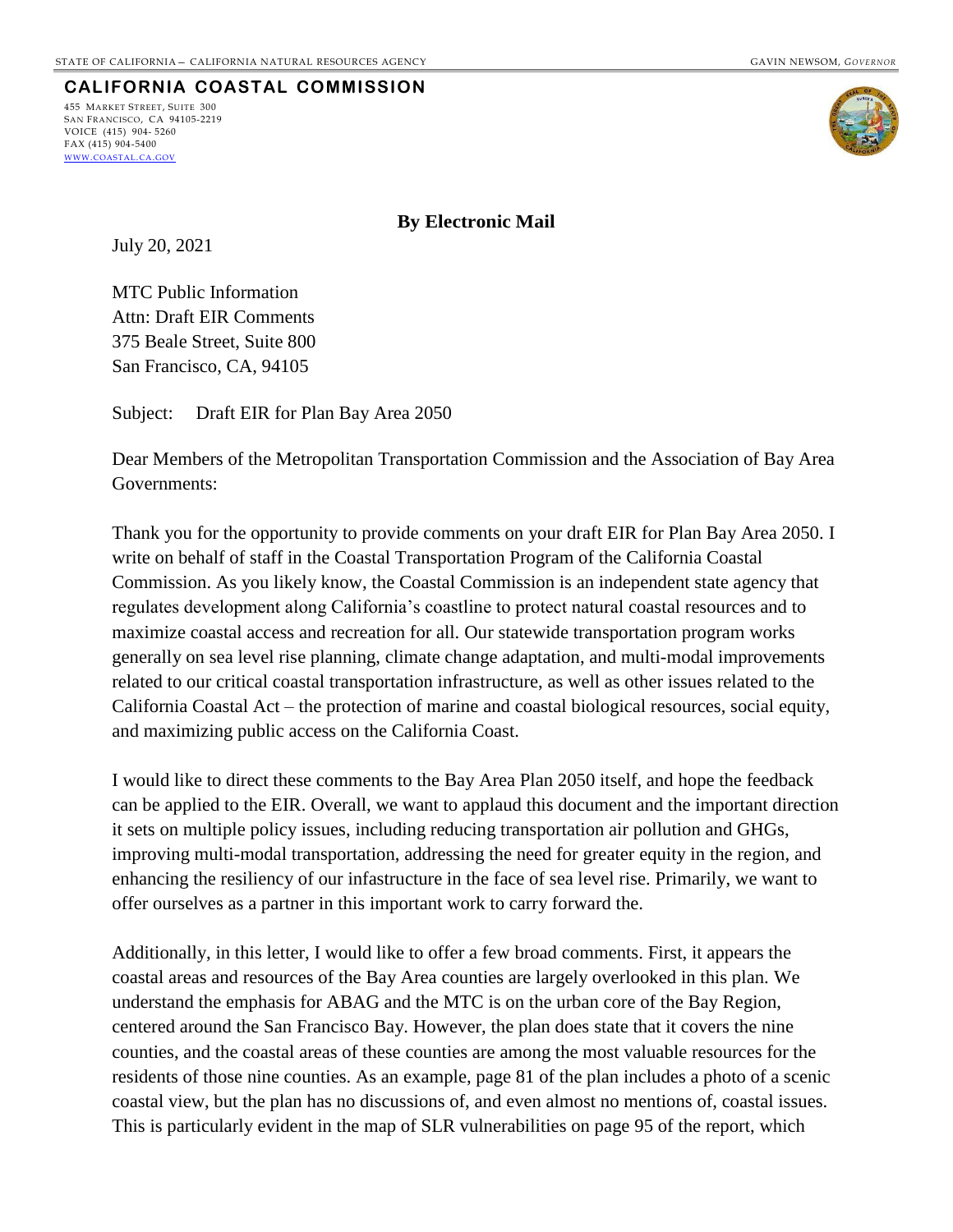#### CCC-ABAG/MTC (2021 Plan Bay Area 2050) July 20, 2021

does not include any coastal areas at all even though numerous resources document the great vulnerability of our coastal areas. The lack of discussion of coastal issues also makes one question if the proposed funding allocated for different strategies only goes to areas along the bay shoreline and in the inner urban core of the Bay Region, given those areas are the only ones discussed and displayed in the various maps and figures. For example, EN1 on page 98 proposes \$19 Billion for SLR adaptation, but does that funding only go to areas of bay shoreline or also to vulnerable coastal areas greatly in need of SLR adaptation efforts?

If the intent of the Bay Area Plan is only to focus on the inner urban core, the plan should specify that up front and include a discussion of why coastal areas are being largely excluded at this time. Otherwise, we offer a few more specific comments on this larger point. The plan's discussions of SLR vulnerabilities and adaptation should include references to coastal SLR, particularly Highway 1, which serves as critical transportation infrastructure for our coastal communities and visitors. At the very least, the plan could reference recently developed vulnerability assessments prepared by the coastal counties, or the vulnerability assessments of Caltrans District 4. Discussions of equity in the plan should reference the critical role of free or low-cost coastal recreation at our beaches and open spaces, the need to maintain access for all residents of the nine counties to those areas, and the need to maintain free or low-cost access to the coast, including free/affordable parking. (Positively, the plan does note that "improving access to the Bay Area's open spaces on the periphery of urban areas is key to ensuring equitable access to our region's natural riches (P.80)." Further such discussion, however, is necessary.) Discussions of transportation in Chapter 4 should reference the need to expand affordable transit to and along the coast, which can bring improvements for a more equitable transportation system and help reduce air pollution and GHG emissions from automobile transportation related to our coastal economies. Chapter 5 Environment does reference the importance of our coastal recreational open spaces, but the plan should more specifically call out the need to preserve and expand these coastal areas, including the California Coastal Trail. Overall, it should also be made clear that EN4, EN5, and EN6 include coastal recreation. Touching on both equity and environment concerns, the plan also lacks any discussion of how to protect our coastal beach and recreational areas from the threat of SLR and ideas to adapt and preserve coastal recreation.

A second overall comment is that the plan has a disconnect between transportation and environmental/resiliency chapters. Progress on these two broad topics is critically related and the cross-linkages between the two should be specifically addressed in the document. For example, Chapter 4 Transportation does not include any mention of specific strategies related to the need to address SLR or climate change. The chapter includes a strategy to maintain existing transportation infrastructure but how can those systems be maintained if they are not made resilient? Granted, Chapter 5 Environment does include an important discussion of those topics and laudable planning goals. We think, however, that Chapter 4 Transportation could be strengthened by including cross-references to chapter 5 or its own more substantive discussion of strategies.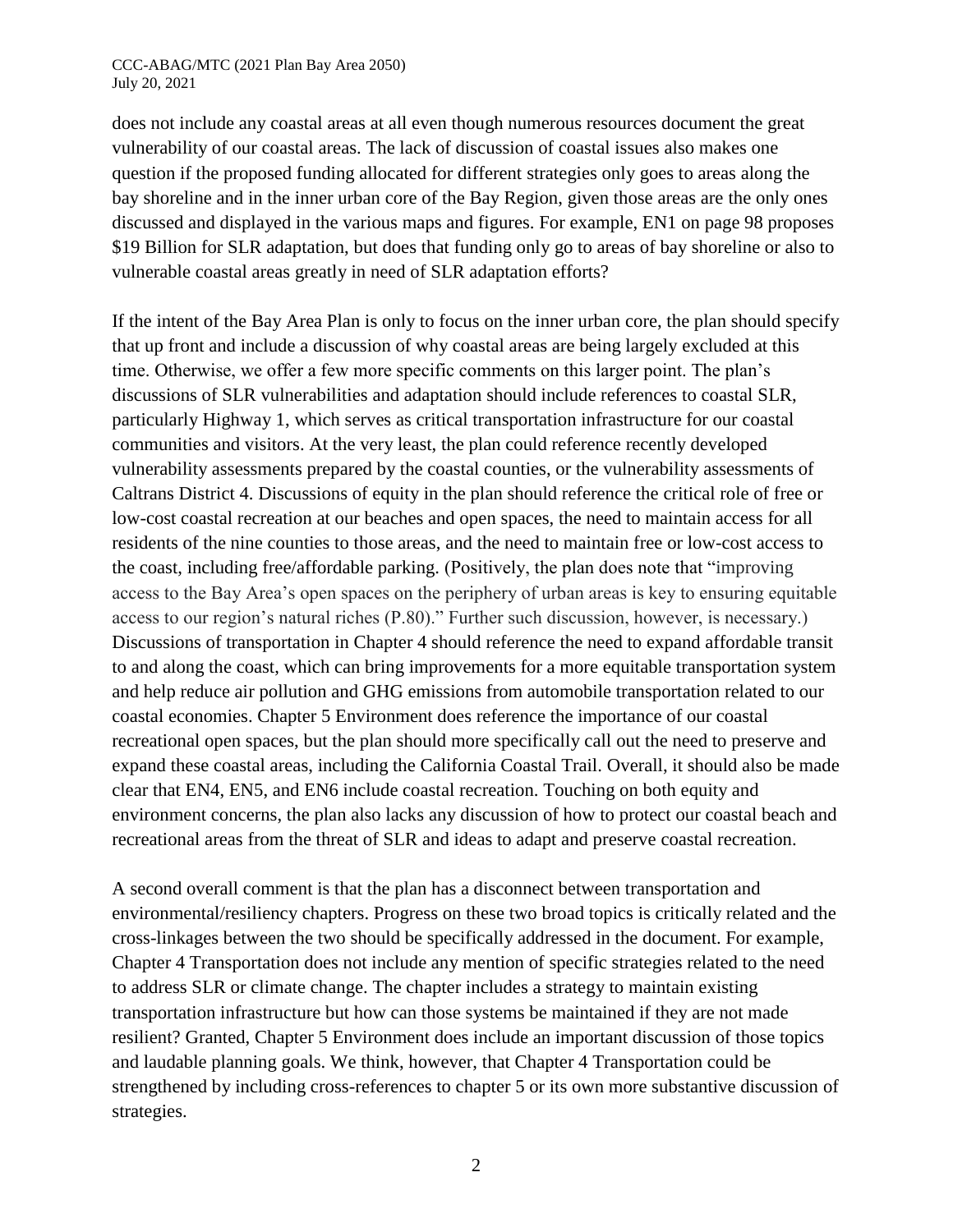#### CCC-ABAG/MTC (2021 Plan Bay Area 2050) July 20, 2021

In this regard, a fuller discussion of the interlinkages between transportation and the environmental goals of the plan could help improve the discussion of SLR adaptation, which needs a more detailed discussion. We do want to express our support for the plan's discussion and preference for living shorelines and marsh restoration. However, EN1 proposes \$19 billion to "[p]rotect shoreline communities affected by sea level rise, prioritizing low-cost, high-benefit solutions...." How will these "low-cost" solutions be identified and do they consider the longterm costs of maintenance and potential harm to environmental resources? For instance, a sea wall may be a low-cost solution, but the long-term maintenance costs of the seawall, the environmental harms, and, in many cases, the long-term futility of that approach should be considered in any cost/benefit analysis. Numerous studies indicate that investments made now to accommodate future projected climate change impacts are frequently less expensive in the longrun than short-term low-cost solutions that defer critical decisions. Likewise, the map figure 5.1 on page 95, intermixes various adaptation solutions including seawalls, elevation, and ecotones/levees, all depicted in one green line, leaving it to future local planning efforts to sort out those solutions. At the same time, the plan proports to protect 98% of all homes regionwide and our regional transportation infrastructure. The green line seems a vast oversimplification and it is unclear what priorities or general policies can support decision making amongst the different solutions offered, and how the goals can be met without an over-reliance on seawalls. We understand the plan covers through 2050, but the plan would benefit from discussing how in some cases in longer-time frames managed retreat may be the best, or only feasible, alternative, and therefore investments now should support that longer duration viewpoint.

A third overall comment goes to the Active Transportation elements. We appreciate that the plan advocates for complete streets and proposes funding to build out such active transportation. However, the plan overall does not sketch out an overall vision for active transportation in the region, and the Bay Area Plan 2050 seems like exactly the place for such a vision, which is necessary to guide more specific complete street and separated bike trail investments. For active transportation such as cycling to replace a significant share of our regional transportation needs, ABAG and the MTC should advance an implementable vision for a regional transportation system that is not dependent on the automobile. The plan includes regional mapping visions for transit (p.76), highway investments (p.60), and urban growth (p.20), but there is no regional vision for a network of bike highways to support non-vehicular transit for work commuting or other daily transit needs. It is particular disappointing to see plans for highway widening not accompanied by a vision for non-automotive transit that could reduce the need for that widening.

As a related note, the plan's discussion of highway widening and new highway interchanges should acknowledge that such developments can encourage new commercial strip developments because of the improved traffic access. The plan should discuss how such highway improvements can avoid promoting such land-use developments in favor of housing or open space preservation. We also want to highlight that the draft 2050 plan lacks any discussion of cycling access along Highway 1 or the coast. Multi-modal trails can also provide a critical active